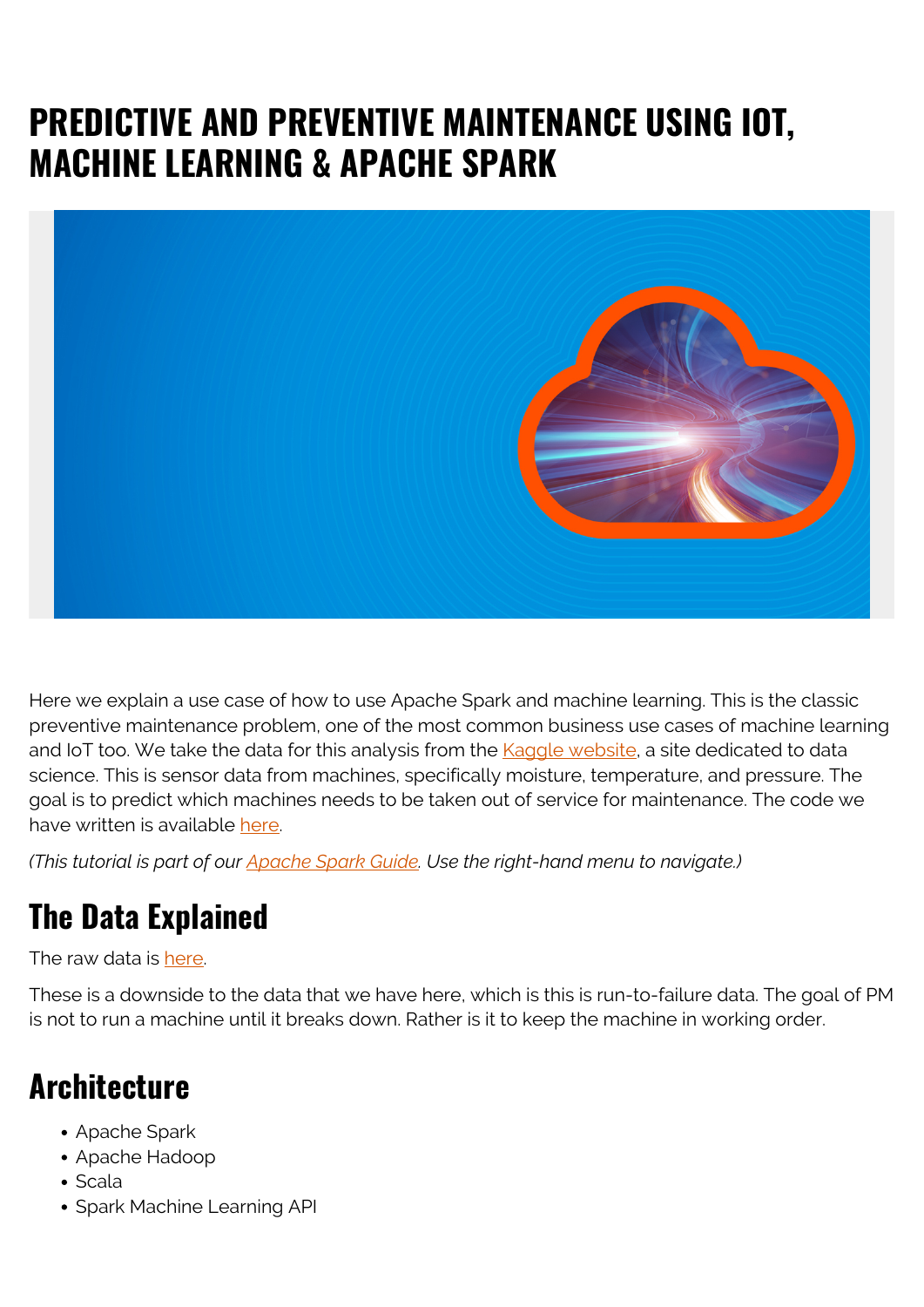We write three programs:

- 1. create a logistic regression training model
- 2. create some sample data by taking actual data and adding noise based upon the standard deviation of that
- 3. feed data into model to show which vehicles need maintenance

We explain the first two steps here. [In a second blog post](https://www.bmc.com/blogs/how-to-use-apache-spark-to-make-predictions-for-preventive-maintenance/) we will explain item #3.

## **Create a Training Model**

This program reads data and saves a **logistic regression model**. The second program then creates data given the mean, stddev, max, and minn of the variables in that training set. Then the last program runs predictions and prints out those records that are flagged with 1. With logistic regression 1 means true, which in this example means the machine requires maintenance based upon our prediction.

# **build.sbt**

In order to compile the Scala code below you need sbt (the Scala Build tool) and this build.sbt file. This tells Scala which files to add when it builds the Jar file that we will submit to Apache Spark.

```
name := "l r"version := "1.0"
organization := "com.bmc"
assemblyJarName in assembly := "bmclr.jar"
scalaVersion := "2.11.8"
mainClass := Some("com.bmc.lr")
libraryDependencies ++= Seq("org.apache.spark" %% "spark-core" % "2.3.0" %
"provided", "com.databricks" %% "spark-csv" % "1.5.0", "org.apache.spark" %%
"spark-sql" % "2.3.0" % "provided", "org.apache.spark" %% "spark-mllib" %
"2.3.0" % "provided")
resolvers += Resolver.mavenLocal
```
Note: if you get error: not found: value assemblyassemblyJarName in assembly then you need to add the sbt-assembly plugin. So in file project/assembly.sbt add:

addSbtPlugin("com.eed3si9n" % "sbt-assembly" % "0.14.8")

# **Run Training Model**

In order to run the code below you need to have Hadoop started and then submit the job to Apache Spark like this.

The parameters are:

- jar file to read to find class class com.bmc.lr.readCSV
- location of the maintenance data .csy file
- where to store the saved model (file must not exist). You need to **hdfs fs -mkdir /maintenance** to create this folder.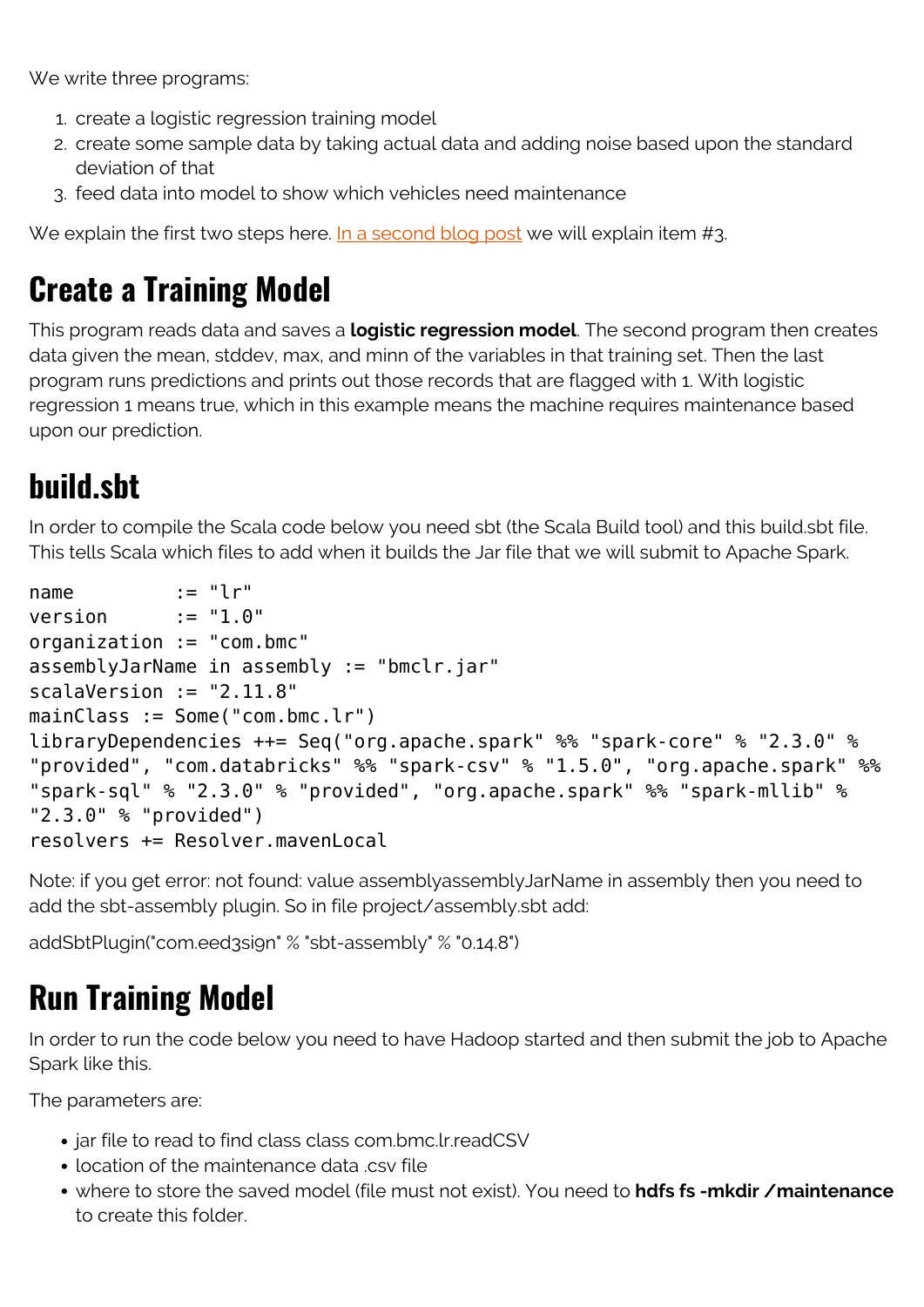```
spark-submit
--verbose
--class com.bmc.lr.readCSV
--master local
hdfs://localhost:9000/maintenance/lr-assembly-1.0.jar
hdfs://localhost:9000/maintenance/maintenance_data.csv
hdfs://localhost:9000/maintenance/maintenance_model
```
## **Training Model Code**

Now we explain the code.

First we import Apache Spark linear algebra, machine learning, databricks, and other APIs we will need. We have to give this program a package name since scala is compiled to Java byte code and we will make a Jar file from this.

```
package com.bmc.lr
import org.apache.spark.sql.SQLContext
import org.apache.spark.SparkConf
import org.apache.spark.SparkContext
import com.databricks.spark.csv
import org.apache.spark.ml.classification.LogisticRegression
import org.apache.spark.mllib.linalg.{Vector, Vectors}
import org.apache.spark.ml.evaluation.BinaryClassificationEvaluator
import org.apache.spark.ml.feature.{VectorAssembler, StringIndexer}
```
We make an **object** with a **main** method that we can pass objects too. We have to create the **SparkContext** and **SQLContext** specifically since we are not running in the command-line interpreter where those are created for us already. For **appName** we can set any unique value.

```
object readCSV {
def main(args: Array): Unit = {
val conf = new SparkConf().setAppName("lr")
val sc = new SparkContext(conf)
var file = \arccos(\theta):
val sqlContext = new SQLContext (sc)
```
We use **databricks** to read from a .csv file to make a dataframe.

```
val df = sqlContext.read.format("com.databricks.spark.csv").option("header",
"true").option("inferSchema", "true").option("delimiter",";").load(file)
df.show()
```
Now we build the **features** (input variables) and **labels** (output variables). Since we are doing logistic regression there is only 1 label: broken (1 or 0).

We create a model and then run the train method. Finally we save it to the Hadoop file system.

```
val featureCols = Array("lifetime", "pressureInd", "moistureInd",
"temperatureInd")
val assembler = new
```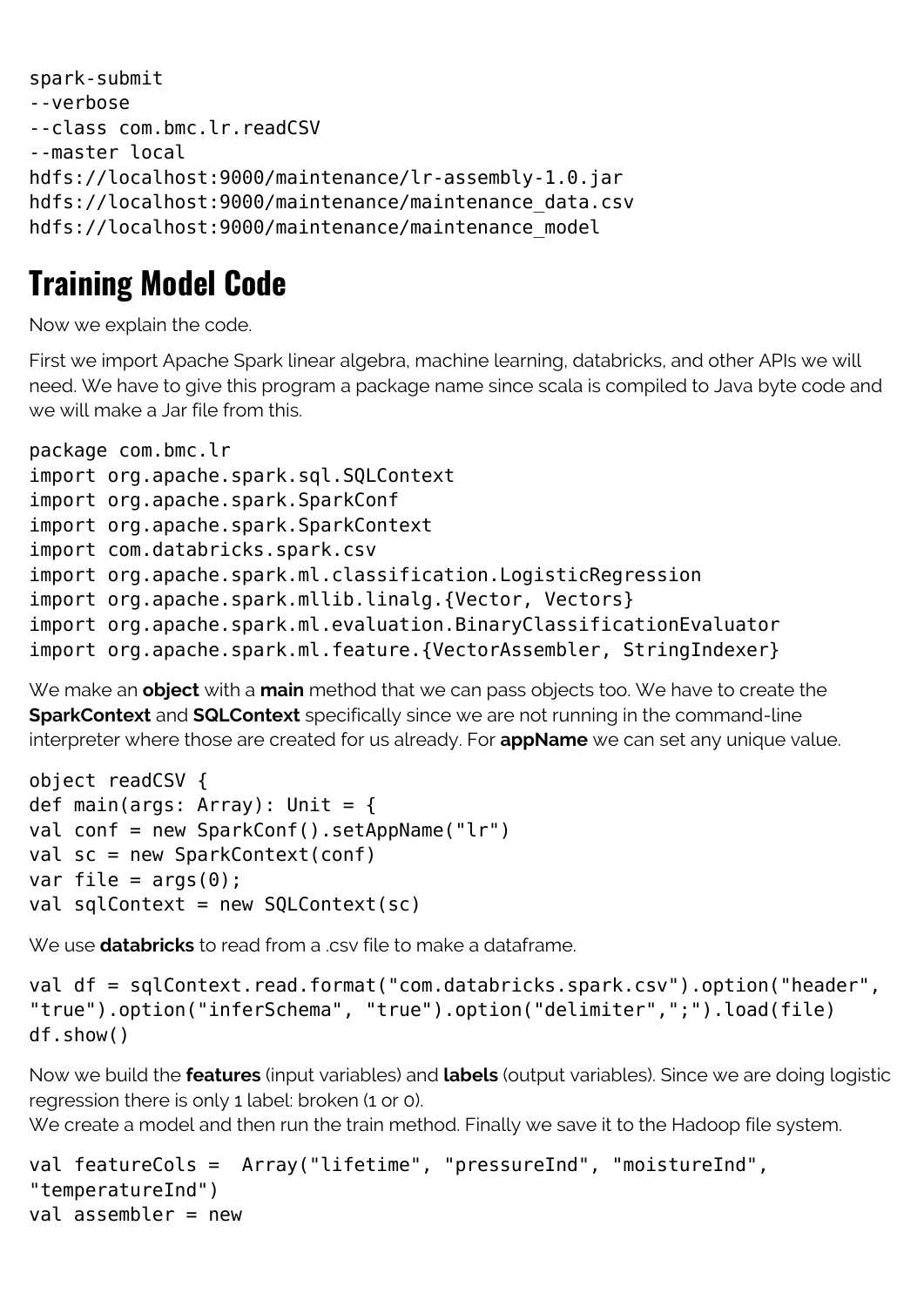```
VectorAssembler().setInputCols(featureCols).setOutputCol("features")
val labelIndexer = new
StringIndexer().setInputCol("broken").setOutputCol("label")
val df2 = assembler.transform(df)
val df3 = labelIndexer.fit(df2).transform(df2)
val model = new LogisticRegression().fit(df3)
model.save(args(1))
println("Training model saved as $args(1)")
}
}
```
#### **Generate Data**

We use the next program to create sample data, drawing on the original data file and generate a range of values based on the max, min, and standard deviation distribution of the data.

The arguments to this program are:

- how many records to create
- where is Hadoop core-site.xml
- input data file

We do not specify the output file, since Hadoop does not create one file. Instead we hard-code a folder below. After the code we explain how to view the data.

```
spark-submit
--class com.bmc.lr.generateData
--master local
hdfs://localhost:9000/maintenance/lr-assembly-1.0.jar
1000
/usr/local/sbin/hadoop-3.1.0/etc/hadoop/core-site.xml
hdfs://localhost:9000/maintenance/maintenance_data.csv
```
When the program runs stdout looks something like this. If you run 1,000 records it will take some minutes to run.

```
018-05-15 09:25:46 INFO MemoryStore:54 - Block broadcast_15_piece0 stored as
bytes in memory (estimated size 6.6 KB, free 364.6 MB)
2018-05-15 09:25:46 INFO BlockManagerInfo:54 - Added broadcast_15_piece0 in
memory on ip-172-31-13-71.eu-west-1.compute.internal:35220 (size: 6.6 KB,
free: 366.1 MB)
2018-05-15 09:25:46 INFO SparkContext:54 - Created broadcast 15 from
broadcast at DAGScheduler.scala:1039
2018-05-15 09:25:46 INFO DAGScheduler:54 - Submitting 1 missing tasks from
ResultStage 9 (MapPartitionsRDD at describe at generateData.scala:76) (first
15 tasks are for partitions Vector(0))
2018-05-15 09:25:46 INFO TaskSchedulerImpl:54 - Adding task set 9.0 with 1
tasks
2018-05-15 09:25:46 INFO TaskSetManager:54 - Starting task 0.0 in stage 9.0
```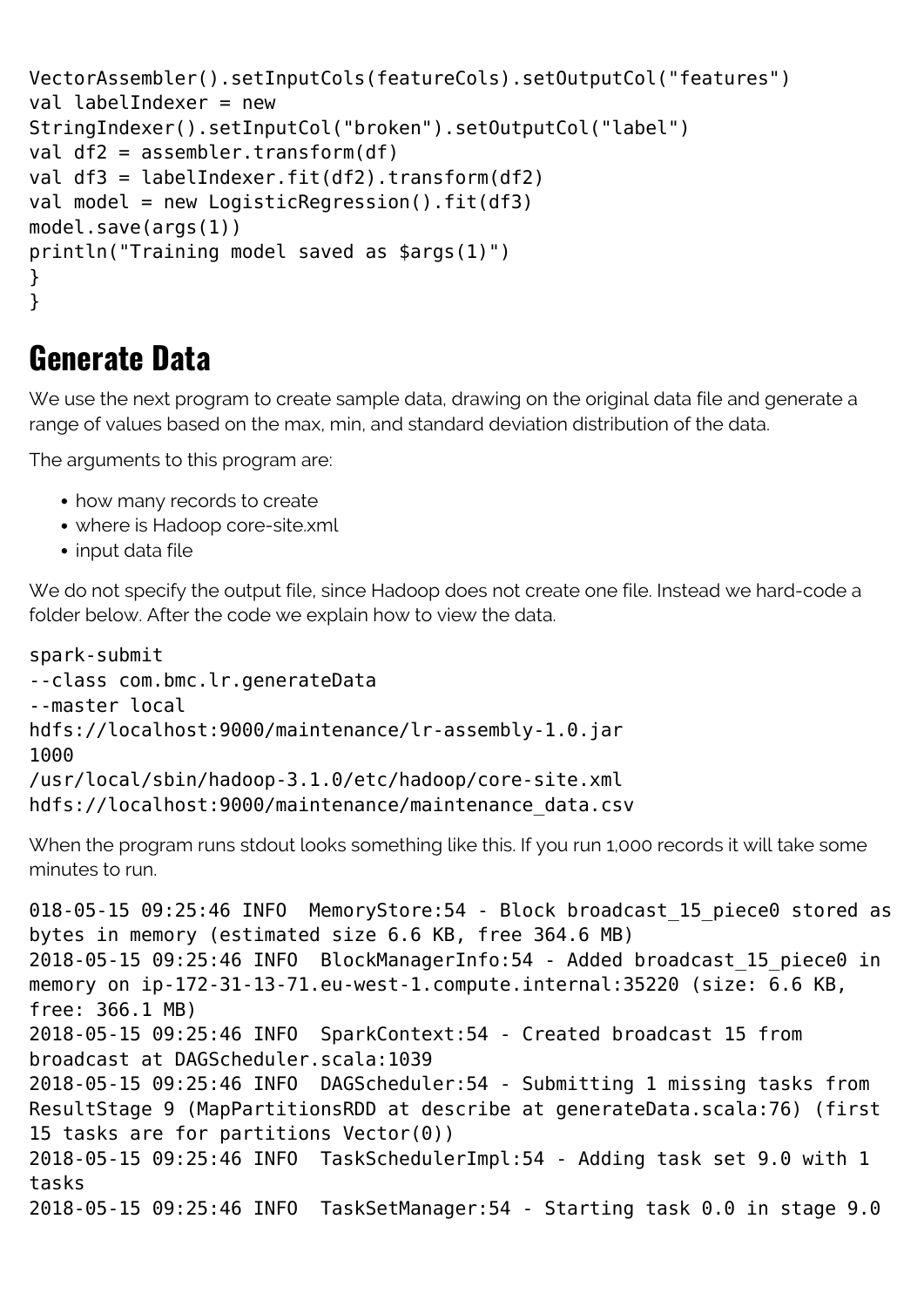(TID 9, localhost, executor driver, partition 0, ANY, 7754 bytes) 2018-05-15 09:25:47 INFO DAGScheduler:54 - Parents of final stage: List(ShuffleMapStage 16) 2018-05-15 09:25:47 INFO DAGScheduler:54 - Missing parents: List(ShuffleMapStage 16) 2018-05-15 09:25:47 INFO BlockManagerInfo:54 - Removed broadcast\_21\_piece0 on ip-172-31-13-71.eu-west-1.compute.internal:35220 in memory (size: 6.6 KB, free: 366.1 MB) 2018-05-15 09:25:47 INFO DAGScheduler:54 - Submitting ShuffleMapStage 16 (MapPartitionsRDD at describe at generateData.scala:76), which has no missing parents 2018-05-15 09:25:47 INFO ContextCleaner:54 - Cleaned accumulator 189 2018-05-15 09:25:47 INFO ContextCleaner:54 - Cleaned accumulator 258 2018-05-15 09:25:47 INFO ContextCleaner:54 - Cleaned accumulator 399 2018-05-15 09:25:47 INFO ContextCleaner:54 - Cleaned accumulator 75 2018-05-15 09:25:47 INFO MemoryStore:54 - Block broadcast\_26\_piece0 stored as bytes in memory (estimated size 9.4 KB, free 364.4 MB) 2018-05-15 09:25:47 INFO BlockManagerInfo:54 - Added broadcast\_26\_piece0 in memory on ip-172-31-13-71.eu-west-1.compute.internal:35220 (size: 9.4 KB, free: 366.1 MB) 2018-05-15 09:25:47 INFO SparkContext:54 - Created broadcast 26 from broadcast at DAGScheduler.scala:1039 2018-05-15 09:25:47 INFO BlockManagerInfo:54 - Removed broadcast\_7\_piece0 on ip-172-31-13-71.eu-west-1.compute.internal:35220 in memory (size: 23.4 KB, free: 366.1 MB) 2018-05-15 09:25:47 INFO DAGScheduler:54 - Submitting 1 missing tasks from ShuffleMapStage 16 (MapPartitionsRDD at describe at generateData.scala:76) (first 15 tasks are for partitions Vector(0)) 2018-05-15 09:25:47 INFO TaskSchedulerImpl:54 - Adding task set 16.0 with 1 tasks 2018-05-15 09:25:47 INFO TaskSetManager:54 - Starting task 0.0 in stage 16.0 (TID 16, localhost, executor driver, partition 0, ANY, 8308 bytes) 2018-05-15 09:25:47 INFO Executor:54 - Running task 0.0 in stage 16.0 (TID 16) 2018-05-15 09:25:47 INFO ContextCleaner:54 - Cleaned accumulator 211 2018-05-15 09:25:47 INFO BlockManagerInfo:54 - Removed broadcast\_22\_piece0 on ip-172-31-13-71.eu-west-1.compute.internal:35220 in memory (size: 23.4 KB, free: 366.2 MB) 2018-05-15 09:25:47 INFO FileScanRDD:54 - Reading File path: hdfs://localhost:9000/maintenance/maintenance\_data.csv, range: 0-72679, partition values: 2018-05-15 09:25:47 INFO MemoryStore:54 - Block broadcast\_27\_piece0 stored as bytes in memory (estimated size 6.6 KB, free 365.7 MB) 2018-05-15 09:25:47 INFO BlockManagerInfo:54 - Added broadcast\_27\_piece0 in memory on ip-172-31-13-71.eu-west-1.compute.internal:35220 (size: 6.6 KB, free: 366.2 MB) 2018-05-15 09:25:47 INFO SparkContext:54 - Created broadcast 27 from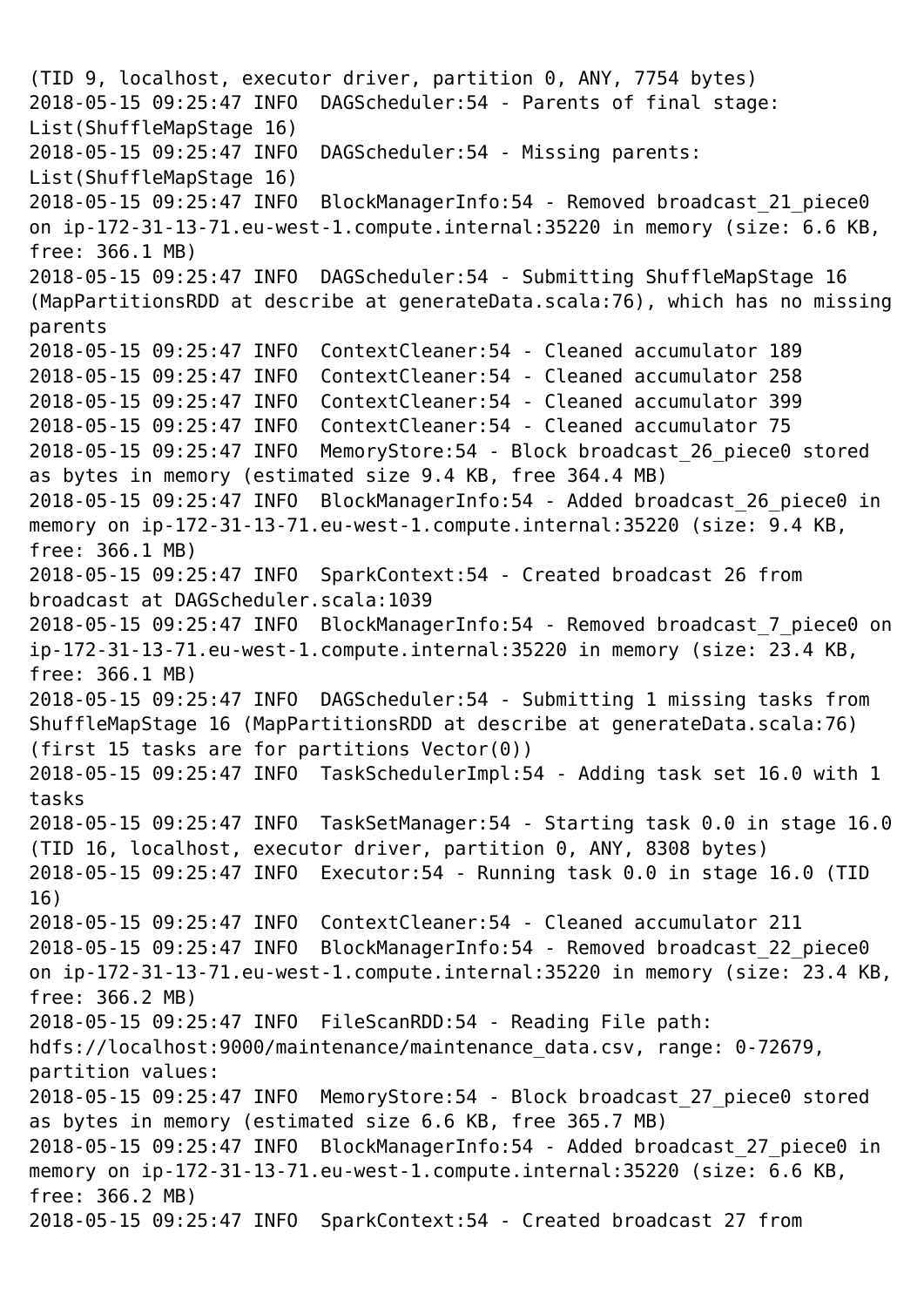broadcast at DAGScheduler.scala:1039 2018-05-15 09:25:47 INFO DAGScheduler:54 - Submitting 1 missing tasks from ResultStage 17 (MapPartitionsRDD at describe at generateData.scala:76) (first 15 tasks are for partitions  $Vector(\theta)$ ) 2018-05-15 09:25:47 INFO TaskSchedulerImpl:54 - Adding task set 17.0 with 1 tasks 2018-05-15 09:25:47 INFO TaskSetManager:54 - Starting task 0.0 in stage 17.0 (TID 17, localhost, executor driver, partition 0, ANY, 7754 bytes) 2018-05-15 09:25:47 INFO Executor:54 - Running task 0.0 in stage 17.0 (TID 17) 2018-05-15 09:25:47 INFO ShuffleBlockFetcherIterator:54 - Gett

#### **Code**

We start with the imports.

import org.apache.spark.SparkConf import org.apache.spark.sql.SQLContext import org.apache.spark.SparkContext import org.apache.commons.math3.distribution.NormalDistribution import org.apache.spark.sql.SQLContext import java.io.DataOutputStream import java.io.BufferedWriter import org.apache.hadoop.fs.FSDataOutputStream import java.io.OutputStreamWriter import org.apache.hadoop.conf.Configuration import org.apache.hadoop.fs.Path import org.apache.hadoop.fs.FileSystem import java.util.Date import java.text.SimpleDateFormat

And this must be an object as we mentioned above.

#### object generateData {

We use org.apache.commons.math3.distribution.NormalDistribution to generate random numbers from a standard deviation based upon the data in each column and subject to a mean and max. In other words we need to simulate engines operating all all levels: normal, broken, and soon to require maintenance.

```
def generateData (mean: Double, stddev: Double, max: Double, min:Double) :
Double = {
var x:NormalDistribution = new NormalDistribution(stddev,mean)var y:Double = x.sample()while( (y \ge max) || (y \le min) ) {
y = x. sample()
}
return y
}
```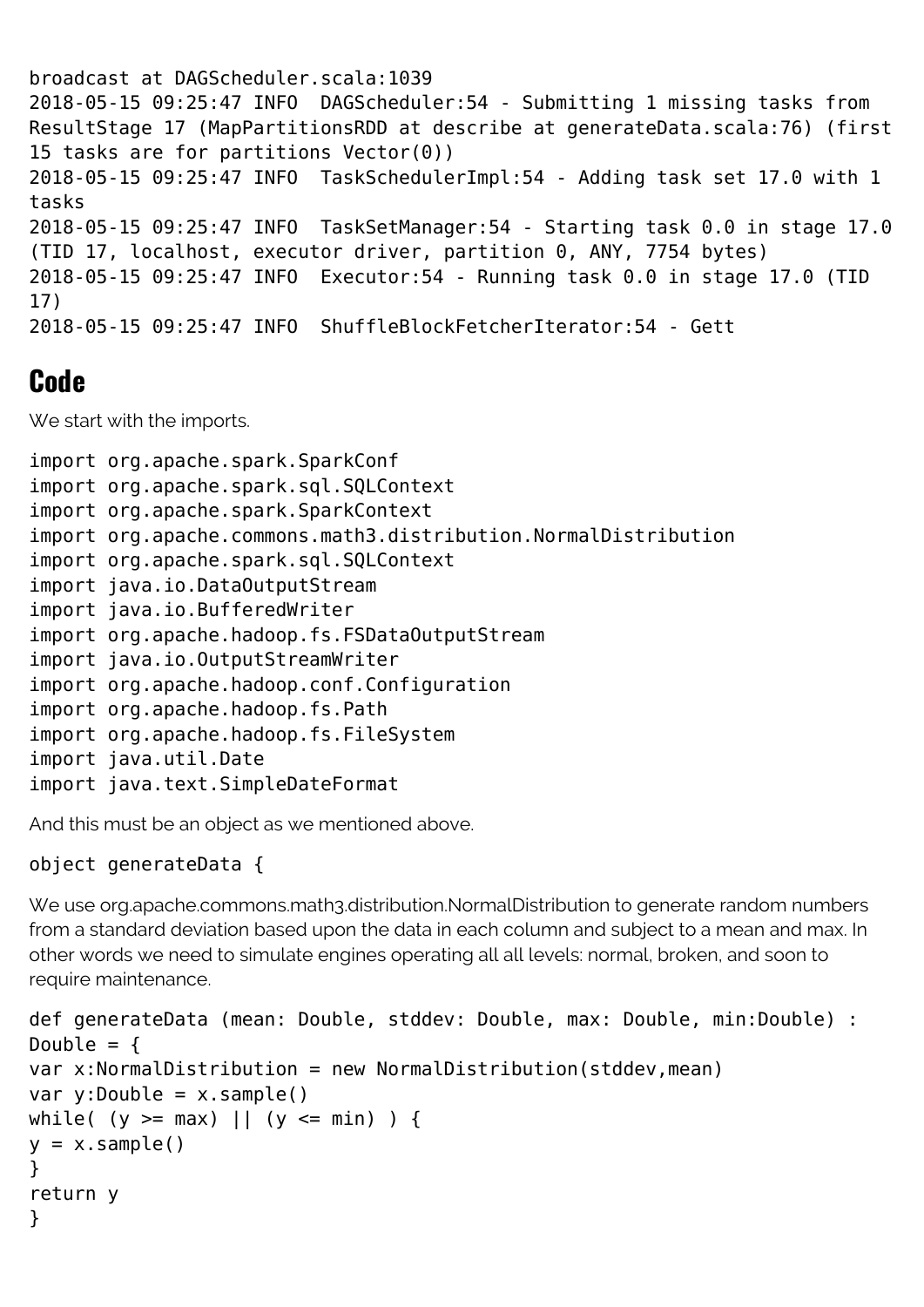```
def createData(x: org.apache.spark.sql.DataFrame) : Double = {
var y:Array = x.collect();
var mean:Double = y(1)(1).toString.toDouble;
var stddev:Double = y(2)(1).toString.toDouble;
var min:Double = y(3)(1).toString.toDouble;
var max:Double = y(4)(1).toString.toDouble;
return generateData(mean, stddev, max, min);
}
```
The usual **main()** function.

```
def main(args: Array): Unit = {
val conf = new SparkConf().setAppName("lr")
val sc = new SparkContext(conf)
var records: Int = args(0). toInt;
var hdfsCoreSite = args(1)var file = args(2)
```
Create SQLContext and read data file into a dataframe using databricks. Indicate what we want to call out column heading in the output file.

```
val sqlContext = new SQLContext (sc)
val df = sqlContext.read.format("com.databricks.spark.csv").option("header",
"true").option("inferSchema", "true").option("delimiter",";").load(file)
var header =
"lifetime;broken;pressureInd;moistureInd;temperatureInd;team;provider"
```
Ths simulation here is that we receive IoT (internet of things) data on some frequency. So we save files in folders with the format YMDdhms

Below that we write the data to the Hadoop file system.

```
val date = new Date()
var dformat:SimpleDateFormat = new SimpleDateFormat("yyyy.MM.dd.HH.mm.ss");
val csvFile = "/maintenance/" + dformat.format(date) + ".csv"
println("writing to " + csvFile)
val fs = \{val conf = new Configuration()
conf.addResource(new Path(hdfsCoreSite))
FileSystem.get(conf)
}
val dataOutputStream: FSDataOutputStream = fs.create(new Path(csvFile))
val bw: BufferedWriter = new BufferedWriter(new
OutputStreamWriter(dataOutputStream, "UTF-8"))
println(header)
bw.write(header + "\n")
```
Generate random data as described above and save it.

val r = scala.util.Random